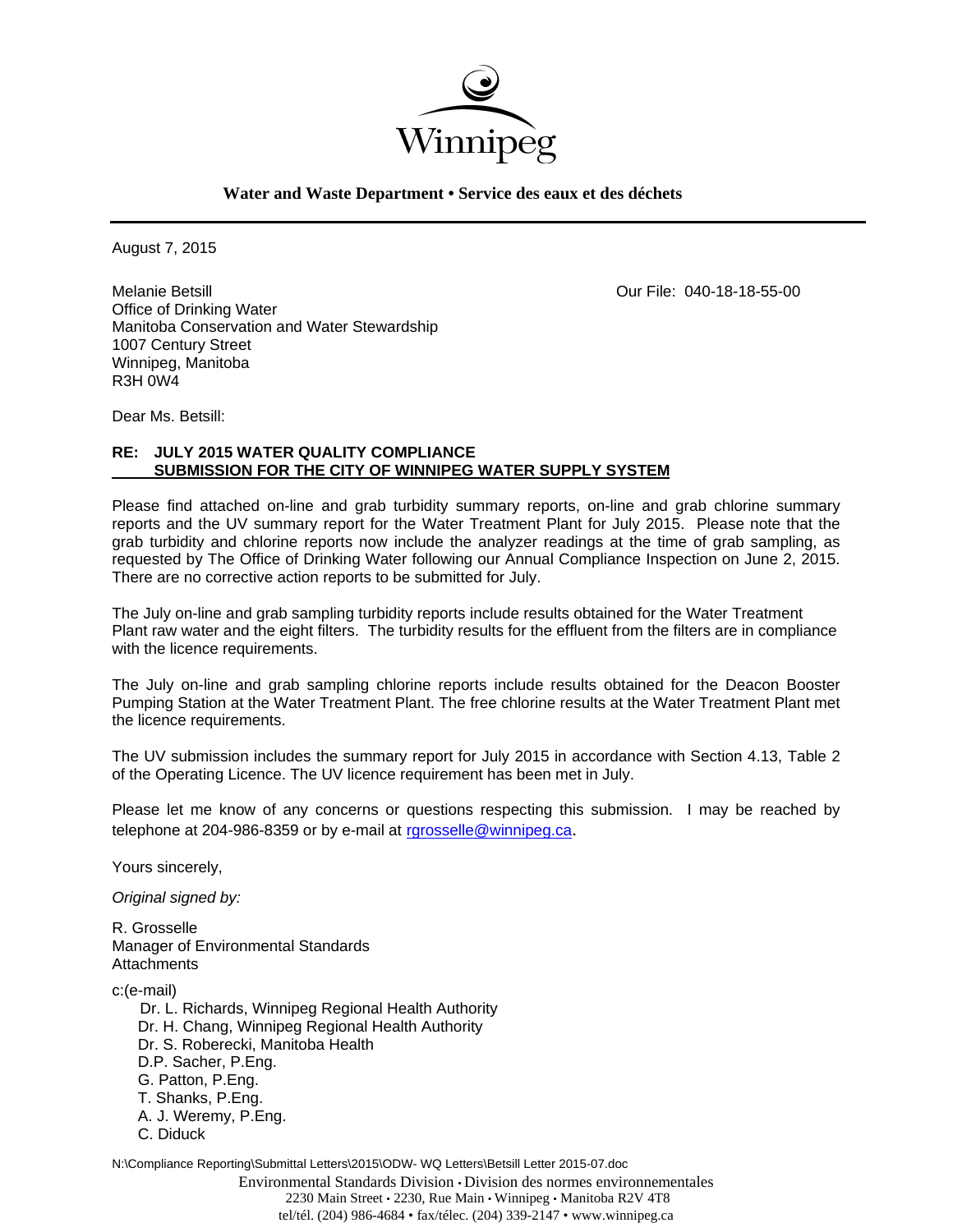

## **CITY OF WINNIPEG**

### WATER AND WASTE DEPARTMENTWATER SERVICES

| WATER TREATMENT PLANT TURBIDITY ON-LINE MONITORING REPORT |  |  |
|-----------------------------------------------------------|--|--|
|                                                           |  |  |

|                                                                                                    |                                                   | July 2015 Turbidity (NTU) |           |               |      |               |           |               |      |               |      |               |      |               |      |               |      |               |
|----------------------------------------------------------------------------------------------------|---------------------------------------------------|---------------------------|-----------|---------------|------|---------------|-----------|---------------|------|---------------|------|---------------|------|---------------|------|---------------|------|---------------|
|                                                                                                    |                                                   | Raw                       | Filter #1 |               |      | Filter #2     | Filter #3 |               |      | Filter #4     |      | Filter #5     |      | Filter #6     |      | Filter #7     |      | Filter #8     |
|                                                                                                    | Date                                              | Avg                       | Avg       | Max           | Avg  | Max           | Avg       | Max           | Avg  | Max           | Avg  | Max           | Avg  | Max           | Avg  | Max           | Avg  | Max           |
|                                                                                                    | 1/07/2015                                         | 0.97                      | 0.07      | 0.09          | 0.06 | 0.08          | 0.09      | 0.12          | 0.02 | 0.05          | 0.03 | 0.07          | 0.05 | 0.06          | 0.03 | 0.04          | 0.01 | 0.01          |
|                                                                                                    | 2/07/2015                                         | 1.07                      | 0.07      | 0.10          | 0.05 | 0.08          | 0.08      | 0.12          | 0.03 | 0.04          | 0.03 | 0.05          | 0.04 | 0.06          | 0.03 | 0.04          | 0.01 | 0.01          |
|                                                                                                    | 3/07/2015                                         | 0.87                      | 0.07      | 0.10          | 0.06 | 0.10          | 0.07      | 0.10          | 0.02 | 0.04          | 0.04 | 0.05          | 0.04 | 0.07          | 0.03 | 0.06          | 0.01 | 0.01          |
|                                                                                                    | 4/07/2015                                         | 0.81                      | 0.08      | 0.09          | 0.06 | 0.08          | 0.09      | 0.12          | 0.02 | 0.03          | 0.03 | 0.07          | 0.05 | 0.06          | 0.02 | 0.05          | 0.01 | 0.01          |
|                                                                                                    | 5/07/2015                                         | 0.86                      | 0.05      | 0.11          | 0.05 | 0.08          | 0.08      | 0.13          | 0.03 | 0.07          | 0.03 | 0.07          | 0.04 | 0.07          | 0.03 | 0.04          | 0.01 | 0.01          |
|                                                                                                    | 6/07/2015                                         | 0.90                      | 0.04      | 0.07          | 0.06 | 0.08          | 0.08      | 0.11          | 0.02 | 0.05          | 0.04 | 0.06          | 0.05 | 0.07          | 0.02 | 0.05          | 0.01 | 0.01          |
|                                                                                                    | 7/07/2015                                         | 1.12                      | 0.04      | 0.06          | 0.06 | 0.09          | 0.10      | 0.13          | 0.02 | 0.05          | 0.04 | 0.07          | 0.06 | 0.09          | 0.03 | 0.05          | 0.01 | 0.01          |
|                                                                                                    | 8/07/2015                                         | 0.93                      | 0.05      | 0.07          | 0.06 | 0.10          | 0.08      | 0.14          | 0.03 | 0.05          | 0.04 | 0.06          | 0.05 | 0.08          | 0.03 | 0.04          | 0.01 | 0.01          |
|                                                                                                    | 9/07/2015                                         | 0.99                      | 0.05      | 0.08          | 0.06 | 0.10          | 0.09      | 0.14          | 0.03 | 0.06          | 0.04 | 0.06          | 0.05 | 0.08          | 0.03 | 0.05          | 0.01 | 0.01          |
|                                                                                                    | 10/07/2015                                        | 1.06                      | 0.05      | 0.09          | 0.07 | 0.09          | 0.10      | 0.12          | 0.03 | 0.06          | 0.04 | 0.07          | 0.06 | 0.07          | 0.03 | 0.05          | 0.01 | 0.01          |
|                                                                                                    | 11/07/2015                                        | 1.01                      | 0.07      | 0.08          | 0.06 | 0.11          | 0.09      | 0.15          | 0.03 | 0.05          | 0.04 | 0.07          | 0.06 | 0.08          | 0.03 | 0.04          | 0.01 | 0.01          |
|                                                                                                    | 12/07/2015                                        | 1.11                      | 0.06      | 0.09          | 0.07 | 0.10          | 0.09      | 0.16          | 0.03 | 0.08          | 0.05 | 0.06          | 0.06 | 0.09          | 0.03 | 0.05          | 0.01 | 0.01          |
|                                                                                                    | 13/07/2015                                        | 1.08                      | 0.07      | 0.08          | 0.08 | 0.11          | 0.12      | 0.13          | 0.02 | 0.05          | 0.03 | 0.09          | 0.07 | 0.08          | 0.03 | 0.04          | 0.01 | 0.01          |
|                                                                                                    | 14/07/2015                                        | 1.25                      | 0.07      | 0.11          | 0.08 | 0.12          | 0.11      | 0.17          | 0.03 | 0.05          | 0.05 | 0.08          | 0.07 | 0.10          | 0.03 | 0.05          | 0.01 | 0.01          |
|                                                                                                    | 15/07/2015                                        | 1.21                      | 0.08      | 0.11          | 0.08 | 0.11          | 0.11      | 0.18          | 0.03 | 0.22          | 0.05 | 0.07          | 0.07 | 0.10          | 0.03 | 0.05          | 0.01 | 0.01          |
|                                                                                                    | 16/07/2015                                        | 1.17                      | 0.06      | 0.10          | 0.06 | 0.13          | 0.10      | 0.16          | 0.03 | 0.06          | 0.03 | 0.10          | 0.06 | 0.11          | 0.03 | 0.07          | 0.01 | 0.01          |
|                                                                                                    | 17/07/2015                                        | 1.15                      | 0.04      | 0.06          | 0.01 | 0.04          | 0.06      | 0.11          | 0.02 | 0.05          | 0.02 | 0.05          | 0.04 | 0.06          | 0.03 | 0.05          | 0.01 | 0.01          |
|                                                                                                    | 18/07/2015                                        | 1.63                      | 0.04      | 0.07          | 0.01 | 0.05          | 0.06      | 0.12          | 0.02 | 0.05          | 0.03 | 0.04          | 0.04 | 0.06          | 0.04 | 0.06          | 0.01 | 0.01          |
|                                                                                                    | 19/07/2015                                        | 1.50                      | 0.04      | 0.05          | 0.02 | 0.06          | 0.07      | 0.09          | 0.02 | 0.05          | 0.02 | 0.06          | 0.04 | 0.06          | 0.03 | 0.06          | 0.01 | 0.01          |
|                                                                                                    | 20/07/2015                                        | 2.08                      | 0.04      | 0.07          | 0.02 | 0.04          | 0.06      | 0.12          | 0.03 | 0.04          | 0.02 | 0.06          | 0.04 | 0.07          | 0.04 | 0.05          | 0.01 | 0.01          |
|                                                                                                    | 21/07/2015                                        | 1.63                      | 0.05      | 0.10          | 0.03 | 0.05          | 0.07      | 0.16          | 0.04 | 0.13          | 0.04 | 0.07          | 0.04 | 0.07          | 0.04 | 0.07          | 0.01 | 0.01          |
|                                                                                                    | 22/07/2015                                        | 1.47                      | 0.06      | 0.08          | 0.04 | 0.08          | 0.10      | 0.16          | 0.04 | 0.14          | 0.04 | 0.07          | 0.05 | 0.06          | 0.04 | 0.07          | 0.01 | 0.01          |
|                                                                                                    | 23/07/2015                                        | 1.81                      | 0.07      | 0.12          | 0.05 | 0.11          | 0.10      | 0.19          | 0.06 | 0.10          | 0.04 | 0.08          | 0.05 | 0.08          | 0.04 | 0.06          | 0.01 | 0.01          |
|                                                                                                    | 24/07/2015                                        | 1.91                      | 0.07      | 0.12          | 0.06 | 0.11          | 0.10      | 0.17          | 0.05 | 0.11          | 0.04 | 0.09          | 0.05 | 0.09          | 0.05 | 0.09          | 0.01 | 0.01          |
|                                                                                                    | 25/07/2015                                        | 1.77                      | 0.04      | 0.08          | 0.05 | 0.10          | 0.07      | 0.13          | 0.03 | 0.08          | 0.05 | 0.08          | 0.03 | 0.07          | 0.03 | 0.06          | 0.01 | 0.01          |
|                                                                                                    | 26/07/2015                                        | 2.12                      | 0.04      | 0.06          | 0.04 | 0.08          | 0.08      | 0.13          | 0.02 | 0.04          | 0.04 | 0.07          | 0.04 | 0.05          | 0.03 | 0.06          | 0.01 | 0.01          |
|                                                                                                    | 27/07/2015                                        | 2.40                      | 0.04      | 0.08          | 0.04 | 0.08          | 0.07      | 0.13          | 0.04 | 0.06          | 0.03 | 0.06          | 0.04 | 0.07          | 0.04 | 0.05          | 0.01 | 0.01          |
|                                                                                                    | 28/07/2015                                        | 1.92                      | 0.04      | 0.08          | 0.04 | 0.06          | 0.08      | 0.11          | 0.03 | 0.08          | 0.04 | 0.06          | 0.03 | 0.07          | 0.03 | 0.06          | 0.01 | 0.01          |
|                                                                                                    | 29/07/2015                                        | 1.92                      | 0.03      | 0.05          | 0.03 | 0.06          | 0.06      | 0.14          | 0.02 | 0.04          | 0.04 | 0.08          | 0.05 | 0.07          | 0.04 | 0.08          | 0.01 | 0.01          |
|                                                                                                    | 30/07/2015                                        | 2.18                      | 0.03      | 0.06          | 0.03 | 0.06          | 0.06      | 0.11          | 0.02 | 0.05          | 0.04 | 0.06          | 0.04 | 0.08          | 0.05 | 0.06          | 0.01 | 0.01          |
|                                                                                                    | 31/07/2015                                        | 2.04                      | 0.03      | 0.07          | 0.03 | 0.05          | 0.06      | 0.12          | 0.02 | 0.08          | 0.04 | 0.07          | 0.04 | 0.08          | 0.04 | 0.07          | 0.01 | 0.01          |
|                                                                                                    | Total Number of Measurements Taken, A:            |                           |           | 16627         |      | 14477         |           | 15595         |      | 14200         |      | 17202         |      | 16998         |      | 15817         |      | 16532         |
|                                                                                                    | Turbidity Standard for Monitoring Location (NTU): |                           |           | 0.30<br>16627 |      | 0.30<br>14477 |           | 0.30<br>15595 |      | 0.30<br>14200 |      | 0.30<br>17202 |      | 0.30<br>16998 |      | 0.30<br>15817 |      | 0.30<br>16532 |
| Number of Measurements Meeting Standard, B:<br>Compliance with Turbidity Standard, C = B/A X 100%: |                                                   |                           |           | 100%          |      | 100%          |           | 100%          |      | 100%          |      | 100%          |      | 100%          |      | 100%          |      | 100%          |

File Path: N:\Water Treatment Branch\Administration\Reports\Regulatory Submissions\Turbidity\2015\07-July

**Submitted By (Print): D.Merredew** 

Signature: Original signed by D.Merredew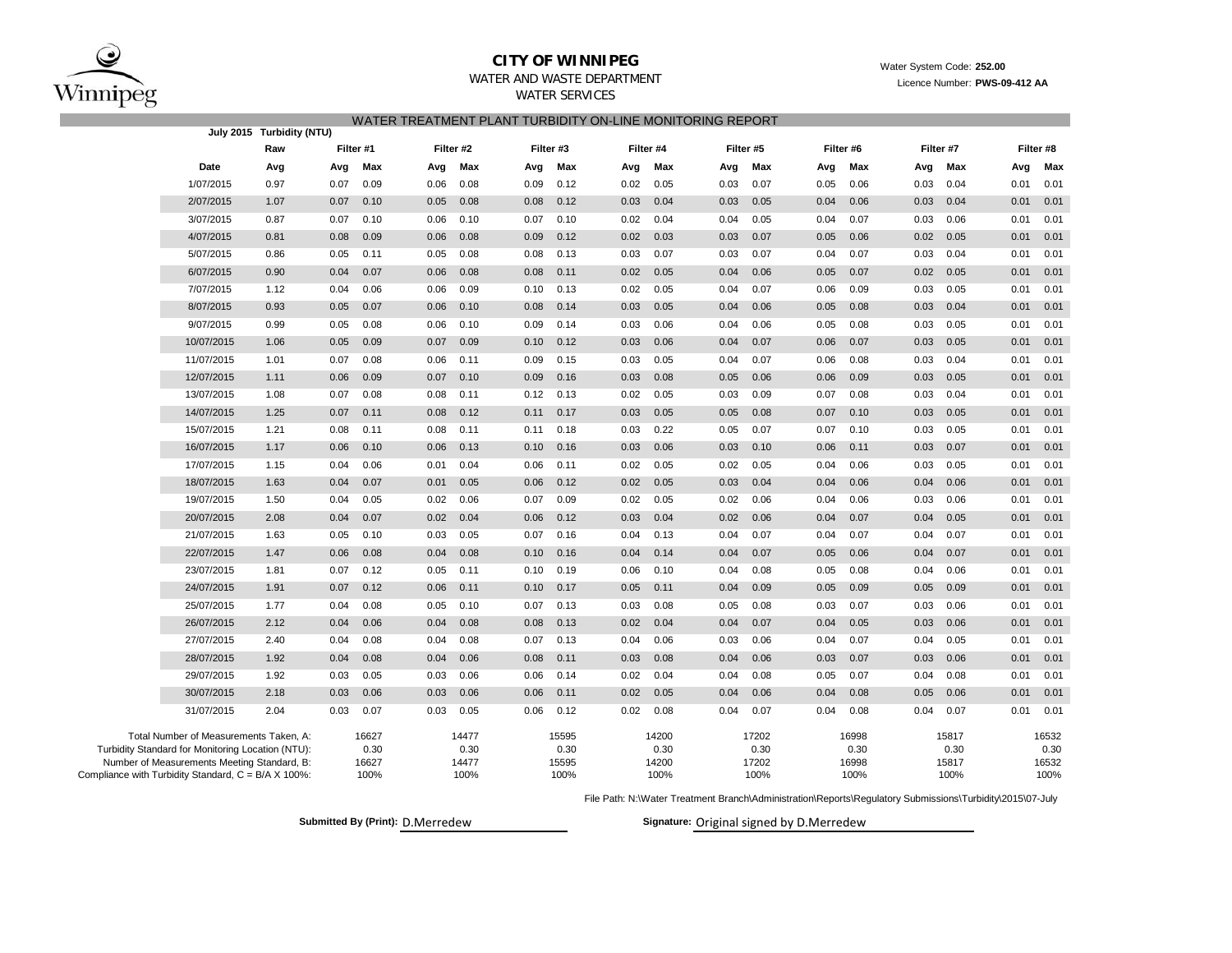

#### CITY OF WINNIPEG WATER AND WASTE DEPARTMENT ENVIRONMENTAL STANDARDS DIVISION

## **WATER TREATMENT PLANT TURBIDITY GRAB MONITORING REPORT**

| Water System Code: 252.00<br>Licence No. PWS-09-412 AA | <b>Turbidity (NTU)</b> |                  |           |           |           |                     |           |                     |           |           |           |           |                     |           |                     |           |           |           |
|--------------------------------------------------------|------------------------|------------------|-----------|-----------|-----------|---------------------|-----------|---------------------|-----------|-----------|-----------|-----------|---------------------|-----------|---------------------|-----------|-----------|-----------|
| Date                                                   |                        | <b>Raw Water</b> |           | Filter 1  |           | Filter <sub>2</sub> |           | Filter <sub>3</sub> |           | Filter 4  |           | Filter 5  | Filter <sub>6</sub> |           | Filter <sub>7</sub> |           | Filter 8  |           |
|                                                        | Grab                   | Analyser         | Grab      | Analyser  | Grab      | Analyser            | Grab      | Analyser            | Grab      | Analyser  | Grab      | Analyser  | Grab                | Analyser  | Grab                | Analyser  | Grab      | Analyser  |
| 01-Jul-2015                                            | <b>NS</b>              | <b>NS</b>        | <b>NS</b> | <b>NS</b> | <b>NS</b> | <b>NS</b>           | <b>NS</b> | <b>NS</b>           | <b>NS</b> | <b>NS</b> | <b>NS</b> | <b>NS</b> | <b>NS</b>           | <b>NS</b> | <b>NS</b>           | <b>NS</b> | <b>NS</b> | <b>NS</b> |
| 02-Jul-2015                                            | 0.77                   | 0.92             | 0.06      | 0.07      | 0.06      | 0.06                | 0.12      | 0.07                | 0.07      | < 0.02    | 0.06      | 0.03      | 0.07                | 0.05      | 0.07                | 0.02      | 0.08      | <0.02     |
| 03-Jul-2015                                            | 0.78                   | 0.84             | 0.07      | 0.06      | 0.07      | 0.06                | 0.08      | 0.07                | 0.10      | 0.02      | 0.10      | 0.03      | 0.07                | 0.04      | 0.08                | 0.03      | 0.07      | <0.02     |
| 04-Jul-2015                                            | <b>NS</b>              | <b>NS</b>        | <b>NS</b> | <b>NS</b> | <b>NS</b> | <b>NS</b>           | <b>NS</b> | <b>NS</b>           | <b>NS</b> | <b>NS</b> | <b>NS</b> | <b>NS</b> | <b>NS</b>           | <b>NS</b> | <b>NS</b>           | <b>NS</b> | <b>NS</b> | <b>NS</b> |
| 05-Jul-2015                                            | <b>NS</b>              | <b>NS</b>        | <b>NS</b> | <b>NS</b> | <b>NS</b> | <b>NS</b>           | <b>NS</b> | <b>NS</b>           | <b>NS</b> | <b>NS</b> | <b>NS</b> | <b>NS</b> | <b>NS</b>           | <b>NS</b> | <b>NS</b>           | <b>NS</b> | <b>NS</b> | <b>NS</b> |
| 06-Jul-2015                                            | 0.75                   | 0.77             | 0.06      | 0.03      | 0.06      | 0.06                | 0.08      | 0.07                | 0.06      | <0.02     | 0.06      | 0.03      | < 0.05              | 0.03      | 0.05                | 0.03      | 0.06      | <0.02     |
| 07-Jul-2015                                            | 0.88                   | 0.81             | < 0.05    | 0.03      | 0.06      | 0.07                | 0.08      | 0.08                | 0.06      | < 0.02    | 0.08      | 0.04      | 0.07                | 0.05      | 0.06                | 0.02      | 0.06      | <0.02     |
| 08-Jul-2015                                            | 0.83                   | 0.88             | 0.07      | 0.04      | 0.05      | 0.07                | 0.10      | 0.11                | 0.06      | <0.02     | < 0.05    | 0.04      | 0.07                | 0.05      | 0.05                | 0.02      | 0.06      | <0.02     |
| 09-Jul-2015                                            | 0.88                   | 1.06             | 0.07      | 0.05      | 0.08      | 0.07                | 0.06      | 0.07                | 0.06      | 0.02      | 0.07      | 0.04      | 0.05                | 0.05      | <0.05               | 0.02      | 0.05      | <0.02     |
| 10-Jul-2015                                            | 0.80                   | 0.94             | 0.06      | 0.05      | 0.06      | 0.08                | 0.07      | 0.09                | 0.05      | < 0.02    | 0.08      | 0.04      | < 0.05              | 0.05      | 0.07                | 0.03      | 0.05      | <0.02     |
| 11-Jul-2015                                            | <b>NS</b>              | <b>NS</b>        | <b>NS</b> | <b>NS</b> | <b>NS</b> | <b>NS</b>           | <b>NS</b> | <b>NS</b>           | <b>NS</b> | <b>NS</b> | <b>NS</b> | <b>NS</b> | <b>NS</b>           | <b>NS</b> | <b>NS</b>           | <b>NS</b> | <b>NS</b> | <b>NS</b> |
| 12-Jul-2015                                            | <b>NS</b>              | <b>NS</b>        | <b>NS</b> | <b>NS</b> | <b>NS</b> | <b>NS</b>           | <b>NS</b> | <b>NS</b>           | <b>NS</b> | <b>NS</b> | <b>NS</b> | <b>NS</b> | <b>NS</b>           | <b>NS</b> | <b>NS</b>           | <b>NS</b> | <b>NS</b> | <b>NS</b> |
| 13-Jul-2015                                            | 1.15                   | 0.98             | 0.09      | 0.06      | 0.07      | 0.09                | 0.08      | 0.10                | 0.07      | < 0.02    | < 0.05    | 0.05      | < 0.05              | 0.06      | < 0.05              | 0.02      | 0.06      | <0.02     |
| 14-Jul-2015                                            | 1.14                   | 1.14             | 0.08      | 0.08      | 0.06      | 0.09                | 0.07      | 0.10                | 0.07      | 0.02      | 0.07      | 0.04      | 0.09                | 0.07      | 0.05                | 0.02      | 0.05      | <0.02     |
| 15-Jul-2015                                            | 1.09                   | 1.17             | 0.06      | 0.07      | 0.06      | 0.09                | 0.09      | 0.10                | 0.10      | 0.03      | 0.07      | 0.05      | 0.06                | 0.07      | 0.06                | 0.02      | 0.06      | < 0.02    |
| 16-Jul-2015                                            | 1.19                   | 1.01             | 0.07      | 0.08      | 0.07      | 0.11                | 0.09      | 0.12                | 0.08      | < 0.02    | 0.08      | 0.05      | 0.07                | 0.08      | 0.06                | 0.02      | 0.10      | <0.02     |
| 17-Jul-2015                                            | 1.13                   | 1.09             | 0.10      | 0.04      | 0.09      | 0.03                | 0.12      | 0.07                | 0.09      | < 0.02    | 0.09      | 0.02      | 0.11                | 0.03      | 0.10                | 0.03      | 0.10      | <0.02     |
| 18-Jul-2015                                            | <b>NS</b>              | <b>NS</b>        | <b>NS</b> | <b>NS</b> | <b>NS</b> | <b>NS</b>           | <b>NS</b> | <b>NS</b>           | <b>NS</b> | <b>NS</b> | <b>NS</b> | <b>NS</b> | <b>NS</b>           | <b>NS</b> | <b>NS</b>           | <b>NS</b> | <b>NS</b> | <b>NS</b> |
| 19-Jul-2015                                            | <b>NS</b>              | <b>NS</b>        | <b>NS</b> | <b>NS</b> | <b>NS</b> | <b>NS</b>           | <b>NS</b> | <b>NS</b>           | <b>NS</b> | <b>NS</b> | <b>NS</b> | <b>NS</b> | <b>NS</b>           | <b>NS</b> | <b>NS</b>           | <b>NS</b> | <b>NS</b> | <b>NS</b> |
| 20-Jul-2015                                            | 1.56                   | 1.14             | 0.08      | 0.03      | 0.05      | < 0.02              | 0.09      | 0.06                | 0.07      | < 0.02    | < 0.05    | 0.02      | 0.07                | 0.04      | < 0.05              | 0.03      | 0.05      | <0.02     |
| 21-Jul-2015                                            | 1.15                   | 1.44             | 0.07      | 0.04      | 0.08      | 0.03                | 0.08      | 0.06                | 0.13      | 0.04      | 0.06      | 0.04      | 0.05                | 0.04      | 0.08                | 0.05      | 0.07      | <0.02     |
| 22-Jul-2015                                            | 1.13                   | 1.47             | 0.09      | 0.05      | 0.11      | 0.06                | 0.13      | 0.09                | 0.10      | 0.02      | 0.09      | 0.04      | 0.09                | 0.04      | 0.07                | 0.04      | 0.07      | <0.02     |
| 23-Jul-2015                                            | 1.12                   | 1.40             | 0.11      | 0.07      | 0.10      | 0.04                | 0.11      | 0.04                | 0.12      | 0.04      | 0.07      | 0.03      | 0.11                | 0.05      | 0.09                | 0.04      | 0.07      | <0.02     |
| 24-Jul-2015                                            | 1.29                   | 1.38             | 0.13      | 0.08      | 0.09      | 0.07                | 0.10      | 0.08                | 0.12      | 0.06      | 0.07      | 0.04      | 0.06                | 0.04      | 0.08                | 0.05      | 0.07      | <0.02     |
| 25-Jul-2015                                            | <b>NS</b>              | <b>NS</b>        | <b>NS</b> | <b>NS</b> | <b>NS</b> | <b>NS</b>           | <b>NS</b> | <b>NS</b>           | <b>NS</b> | <b>NS</b> | <b>NS</b> | <b>NS</b> | <b>NS</b>           | <b>NS</b> | <b>NS</b>           | <b>NS</b> | <b>NS</b> | <b>NS</b> |
| 26-Jul-2015                                            | <b>NS</b>              | <b>NS</b>        | <b>NS</b> | <b>NS</b> | <b>NS</b> | <b>NS</b>           | <b>NS</b> | <b>NS</b>           | <b>NS</b> | <b>NS</b> | <b>NS</b> | <b>NS</b> | <b>NS</b>           | <b>NS</b> | <b>NS</b>           | <b>NS</b> | <b>NS</b> | <b>NS</b> |
| 27-Jul-2015                                            | 1.54                   | 1.75             | 0.08      | 0.04      | 0.06      | 0.04                | 0.14      | 0.09                | 0.08      | < 0.02    | 0.05      | 0.03      | 0.09                | 0.05      | 0.07                | 0.03      | 0.07      | <0.02     |
| 28-Jul-2015                                            | 1.09                   | 1.76             | 0.08      | 0.03      | 0.07      | 0.04                | 0.08      | 0.05                | 0.07      | < 0.02    | 0.06      | 0.04      | 0.06                | 0.03      | 0.08                | 0.04      | 0.07      | <0.02     |
| 29-Jul-2015                                            | 1.57                   | 1.87             | 0.07      | 0.02      | 0.09      | 0.04                | 0.09      | 0.03                | 0.08      | < 0.02    | 0.06      | 0.03      | 0.09                | 0.04      | 0.08                | 0.04      | 0.08      | <0.02     |
| 30-Jul-2015                                            | 1.57                   | 1.95             | 0.07      | 0.03      | 0.06      | 0.04                | 0.06      | 0.05                | 0.08      | < 0.02    | 0.06      | 0.04      | 0.07                | 0.04      | 0.07                | 0.04      | 0.07      | <0.02     |
| 31-Jul-2015                                            | 1.56                   | 1.90             | 0.06      | 0.02      | 0.05      | 0.03                | 0.07      | 0.05                | 0.08      | < 0.02    | 0.07      | 0.04      | 0.07                | 0.03      | 0.07                | 0.04      | 0.07      | <0.02     |
| Total number of measurements taken, A:                 |                        |                  | 22        |           | 22        |                     | 22        |                     | 22        |           | 22        |           | 22                  |           | 22                  |           | 22        |           |
| Turbidity Standard for Monitoring Location (NTU):      |                        |                  | 0.30      |           | 0.30      |                     | 0.30      |                     | 0.30      |           | 0.30      |           | 0.30                |           | 0.30                |           | 0.30      |           |
| Number of measurements meeting standard, B:            |                        |                  | 22        |           | 22        |                     | 22        |                     | 22        |           | 22        |           | 22                  |           | 22                  |           | 22        |           |
| Compliance with Turbidity Standard, C= B/A X 100%:     |                        |                  | 100%      |           | 100%      |                     | 100%      |                     | 100%      |           | 100%      |           | 100%                |           | 100%                |           | 100%      |           |

NS: No Sample NA: Not Analyzed OL: Off-Line

**Comments: Report Compiled By: H.Demchenko**

> **Approved in LIMS By: C.Diduck**

**6-Aug-15**

Printed From : N:\WQ Data\Routine Water Quality\2015\Turbidity.xls **Date Approved:** File: WQR3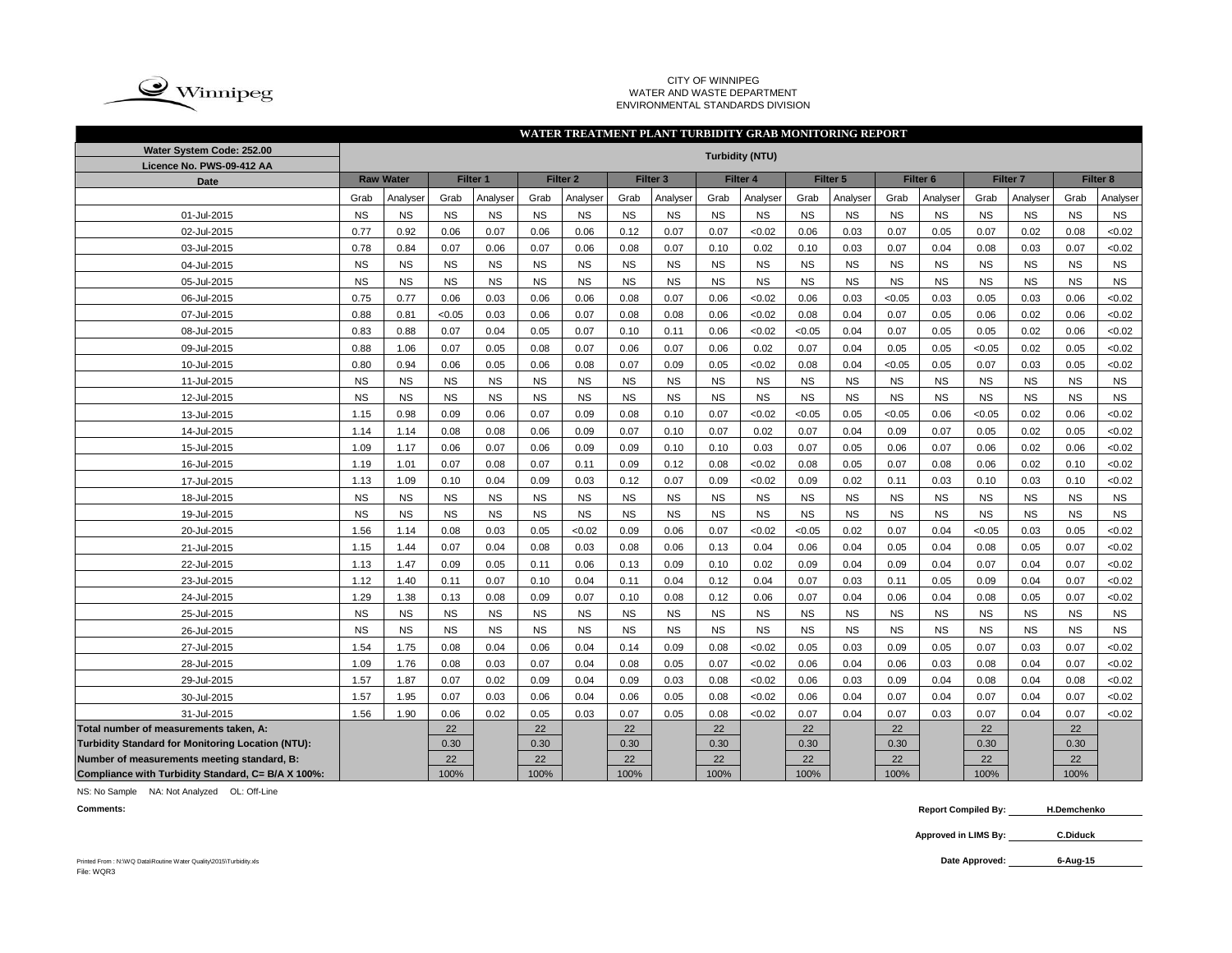

**City of Winnipeg**

Water and Waste Department Water Services

## Deacon Booster Pumping Station WATER TREATMENT PLANT FREE CHLORINE ON-LINE MONITORING REPORT

| Water System Code:     |
|------------------------|
| Licence Number:        |
| <b>Report Created:</b> |

Water System Code: **252.00** Licence Number: **PWS-09-412 AA**

01 August 2015 **Report Period: July 2015** 

|                                             |         | <b>BRANCH1</b><br>[mg/L] |         | <b>BRANCH2</b><br>[mg/L] |
|---------------------------------------------|---------|--------------------------|---------|--------------------------|
| Date                                        | Average | Minimum                  | Average | Minimum                  |
| 1/07/2015                                   | 1.12    | 1.02                     | 1.13    | 1.02                     |
| 2/07/2015                                   | 1.15    | 1.04                     | 1.13    | 1.03                     |
| 3/07/2015                                   | 1.12    | 1.01                     | 1.05    | 0.98                     |
| 4/07/2015                                   | 1.11    | 1.02                     | 1.02    | 0.93                     |
| 5/07/2015                                   | 1.14    | 1.03                     | 1.12    | 0.94                     |
| 6/07/2015                                   | 1.10    | 0.95                     | 1.08    | 0.90                     |
| 7/07/2015                                   | 1.04    | 0.90                     | 0.99    | 0.85                     |
| 8/07/2015                                   | 1.14    | 1.04                     | 1.06    | 0.96                     |
| 9/07/2015                                   | 1.07    | 0.94                     | 1.06    | 0.91                     |
| 10/07/2015                                  | 1.06    | 0.96                     | 1.06    | 0.94                     |
| 11/07/2015                                  | 1.05    | 0.94                     | 1.00    | 0.95                     |
| 12/07/2015                                  | 1.02    | 0.94                     | 0.95    | 0.89                     |
| 13/07/2015                                  | 1.02    | 0.89                     | 0.91    | 0.86                     |
| 14/07/2015                                  | 1.08    | 1.01                     | 0.97    | 0.88                     |
| 15/07/2015                                  | 1.08    | 0.97                     | 1.02    | 0.93                     |
| 16/07/2015                                  | 1.11    | 0.99                     | 1.05    | 0.97                     |
| 17/07/2015                                  | 1.05    | 0.93                     | 1.08    | 0.99                     |
| 18/07/2015                                  | 1.01    | 0.94                     | 1.02    | 0.96                     |
| 19/07/2015                                  | 1.05    | 0.92                     | 1.04    | 0.97                     |
| 20/07/2015                                  | 1.12    | 1.01                     | 1.09    | 1.00                     |
| 21/07/2015                                  | 1.15    | 0.99                     | 1.13    | 1.03                     |
| 22/07/2015                                  | 1.15    | 1.07                     | 1.10    | 1.03                     |
| 23/07/2015                                  | 1.12    | 1.05                     | 1.11    | 1.04                     |
| 24/07/2015                                  | 1.18    | 0.86                     | 1.07    | 0.79                     |
| 25/07/2015                                  | 1.19    | 1.02                     | 1.14    | 1.03                     |
| 26/07/2015                                  | 1.11    | 1.05                     | 1.11    | 1.05                     |
| 27/07/2015                                  | 1.12    | 1.02                     | 1.13    | 1.05                     |
| 28/07/2015                                  | 1.14    | 1.04                     | 1.13    | 1.04                     |
| 29/07/2015                                  | 1.12    | 0.98                     | 1.11    | 1.01                     |
| 30/07/2015                                  | 1.28    | 1.18                     | 1.18    | 1.05                     |
| 31/07/2015                                  | 1.25    | 1.15                     | 1.11    | 1.00                     |
| Total Number of Measurements, A:            |         | 21600                    |         | 21600                    |
| Minimum Free Chlorine Standard:             |         | 0.50                     |         | 0.50                     |
| Number of Measurements Meeting Standard, B: |         | 21600                    |         | 21600                    |
| COMPLIANCE, $C = B/A \times 100\%$ :        |         | 100                      |         | 100                      |

File Path: N:\Water Treatment Branch\Administration\Reports\Regulatory Submissions\Chlorine\2015\07-July

Submitted By (Print): D.Merredew

Signature: Original signed by D.Merredew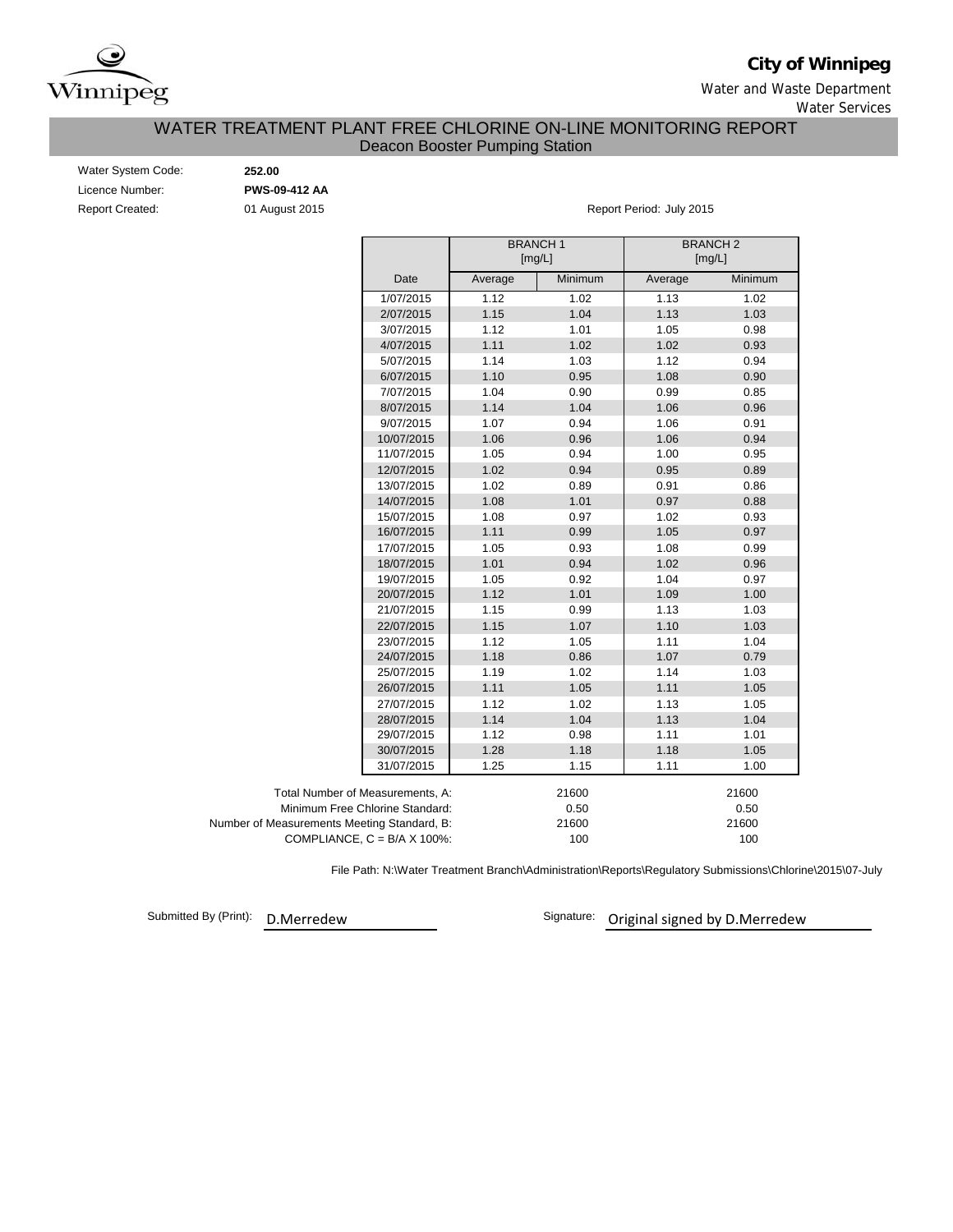

#### CITY OF WINNIPEG WATER AND WASTE DEPARTMENT ENVIRONMENTAL STANDARDS DIVISION

# **WATER TREATMENT PLANT CHLORINE GRAB MONITORING REPORT**

| Water System Code: 252.00                                |             | Deacon Booster Pumping Station Branch 1 |                                 | <b>Deacon Booster Pumping Station Branch 2</b> |                      |                                 |  |  |  |  |  |  |
|----------------------------------------------------------|-------------|-----------------------------------------|---------------------------------|------------------------------------------------|----------------------|---------------------------------|--|--|--|--|--|--|
| Licence No. PWS-09-412 AA                                |             |                                         |                                 |                                                |                      |                                 |  |  |  |  |  |  |
| <b>Date</b>                                              |             | Free Chlorine (mg/L)                    | <b>Total Chlorine</b><br>(mg/L) |                                                | Free Chlorine (mg/L) | <b>Total Chlorine</b><br>(mg/L) |  |  |  |  |  |  |
|                                                          | Analyser    | Grab                                    | Grab                            | Analyser                                       | Grab                 | Grab                            |  |  |  |  |  |  |
| 01-Jul-2015                                              | <b>NS</b>   | <b>NS</b>                               | <b>NS</b>                       | <b>NS</b>                                      | <b>NS</b>            | <b>NS</b>                       |  |  |  |  |  |  |
| 02-Jul-2015                                              | 1.20        | 1.24                                    | 1.36                            | 1.15                                           | 1.25                 | 1.40                            |  |  |  |  |  |  |
| 03-Jul-2015                                              | 1.14        | 1.21                                    | 1.34                            | 1.07                                           | 1.17                 | 1.33                            |  |  |  |  |  |  |
| 04-Jul-2015                                              | <b>NS</b>   | <b>NS</b>                               | <b>NS</b>                       | <b>NS</b>                                      | <b>NS</b>            | <b>NS</b>                       |  |  |  |  |  |  |
| 05-Jul-2015                                              | <b>NS</b>   | <b>NS</b>                               | <b>NS</b>                       | <b>NS</b>                                      | <b>NS</b>            | <b>NS</b>                       |  |  |  |  |  |  |
| 06-Jul-2015                                              | 1.16        | 1.28                                    | 1.45                            | 1.15                                           | 1.26                 | 1.41                            |  |  |  |  |  |  |
| 07-Jul-2015                                              | 0.96        | 1.09                                    | 1.22                            | 0.91                                           | 1.07                 | 1.18                            |  |  |  |  |  |  |
| 08-Jul-2015                                              | 1.19        | 1.21                                    | 1.36                            | 1.10                                           | 1.16                 | 1.33                            |  |  |  |  |  |  |
| 09-Jul-2015                                              | 1.07        | 1.16                                    | 1.27                            | 1.02                                           | 1.13                 | 1.26                            |  |  |  |  |  |  |
| 10-Jul-2015                                              | 1.19        | 1.17                                    | 1.32                            | 1.14                                           | 1.17                 | 1.34                            |  |  |  |  |  |  |
| 11-Jul-2015                                              | <b>NS</b>   | <b>NS</b>                               | <b>NS</b>                       | <b>NS</b>                                      | <b>NS</b>            | <b>NS</b>                       |  |  |  |  |  |  |
| 12-Jul-2015                                              | <b>NS</b>   | <b>NS</b>                               | <b>NS</b>                       | <b>NS</b>                                      | <b>NS</b>            | <b>NS</b>                       |  |  |  |  |  |  |
| 13-Jul-2015                                              | 1.05        | 1.17                                    | 1.26                            | 0.88                                           | 1.09                 | 1.18                            |  |  |  |  |  |  |
| 14-Jul-2015                                              | 1.05        | 1.16                                    | 1.37                            | 0.90                                           | 1.10                 | 1.26                            |  |  |  |  |  |  |
| 15-Jul-2015                                              | 0.99        | 1.14                                    | 1.32                            | 0.96                                           | 1.05                 | 1.20                            |  |  |  |  |  |  |
| 16-Jul-2015                                              | 1.00        | 1.08                                    | 1.27                            | 1.00                                           | 1.07                 | 1.24                            |  |  |  |  |  |  |
| 17-Jul-2015                                              | 1.02        | 1.13                                    | 1.30                            | 1.07                                           | 1.15                 | 1.30                            |  |  |  |  |  |  |
| 18-Jul-2015                                              | <b>NS</b>   | <b>NS</b>                               | <b>NS</b>                       | $_{\rm NS}$                                    | <b>NS</b>            | NS                              |  |  |  |  |  |  |
| 19-Jul-2015                                              | <b>NS</b>   | <b>NS</b>                               | <b>NS</b>                       | <b>NS</b>                                      | <b>NS</b>            | <b>NS</b>                       |  |  |  |  |  |  |
| 20-Jul-2015                                              | 1.15        | 1.13                                    | 1.32                            | 1.12                                           | 1.17                 | 1.32                            |  |  |  |  |  |  |
| 21-Jul-2015                                              | 1.15        | 1.15                                    | 1.31                            | 1.15                                           | 1.17                 | 1.33                            |  |  |  |  |  |  |
| 22-Jul-2015                                              | 1.21        | 1.16                                    | 1.31                            | 1.09                                           | 1.15                 | 1.33                            |  |  |  |  |  |  |
| 23-Jul-2015                                              | 1.10        | 1.18                                    | 1.33                            | 1.12                                           | 1.14                 | 1.31                            |  |  |  |  |  |  |
| 24-Jul-2015                                              | 1.09        | 1.12                                    | 1.29                            | 0.98                                           | 1.03                 | 1.19                            |  |  |  |  |  |  |
| 25-Jul-2015                                              | <b>NS</b>   | <b>NS</b>                               | <b>NS</b>                       | <b>NS</b>                                      | <b>NS</b>            | <b>NS</b>                       |  |  |  |  |  |  |
| 26-Jul-2015                                              | $_{\rm NS}$ | <b>NS</b>                               | <b>NS</b>                       | <b>NS</b>                                      | <b>NS</b>            | <b>NS</b>                       |  |  |  |  |  |  |
| 27-Jul-2015                                              | 1.09        | 1.24                                    | 1.42                            | 1.11                                           | 1.18                 | 1.34                            |  |  |  |  |  |  |
| 28-Jul-2015                                              | 1.11        | 1.27                                    | 1.42                            | 1.13                                           | 1.26                 | 1.42                            |  |  |  |  |  |  |
| 29-Jul-2015                                              | 1.15        | 1.20                                    | 1.34                            | 1.14                                           | 1.19                 | 1.34                            |  |  |  |  |  |  |
| 30-Jul-2015                                              | 1.36        | 1.36                                    | 1.53                            | 1.19                                           | 1.22                 | 1.38                            |  |  |  |  |  |  |
| 31-Jul-2015                                              | 1.35        | 1.34                                    | 1.51                            | 1.16                                           | 1.16                 | 1.30                            |  |  |  |  |  |  |
| Total number of measurements taken, A:                   |             | 22                                      |                                 |                                                | 22                   |                                 |  |  |  |  |  |  |
| <b>Chlorine Standard for Monitoring Location (mg/L):</b> |             | 0.50                                    |                                 |                                                | 0.50                 |                                 |  |  |  |  |  |  |
| Number of measurements meeting standard, B:              |             | 22                                      |                                 |                                                | 22                   |                                 |  |  |  |  |  |  |
| Compliance with Chlorine Standard, C= B/A X 100%:        |             | 100%                                    |                                 |                                                | 100%                 |                                 |  |  |  |  |  |  |

NS: No Sample NA: Not Analyzed OL: Off-Line

| Comments: | <br><b>Compiled By:</b><br>Renort | Demchenko |
|-----------|-----------------------------------|-----------|
|           |                                   |           |

**Approved in LIMS By: C.Diduck**

Date Approved: 6-Aug-15

**Printed From : N:\WQ Data\Routine Water Quality\2015\Chlorine.xls** File: WQR3